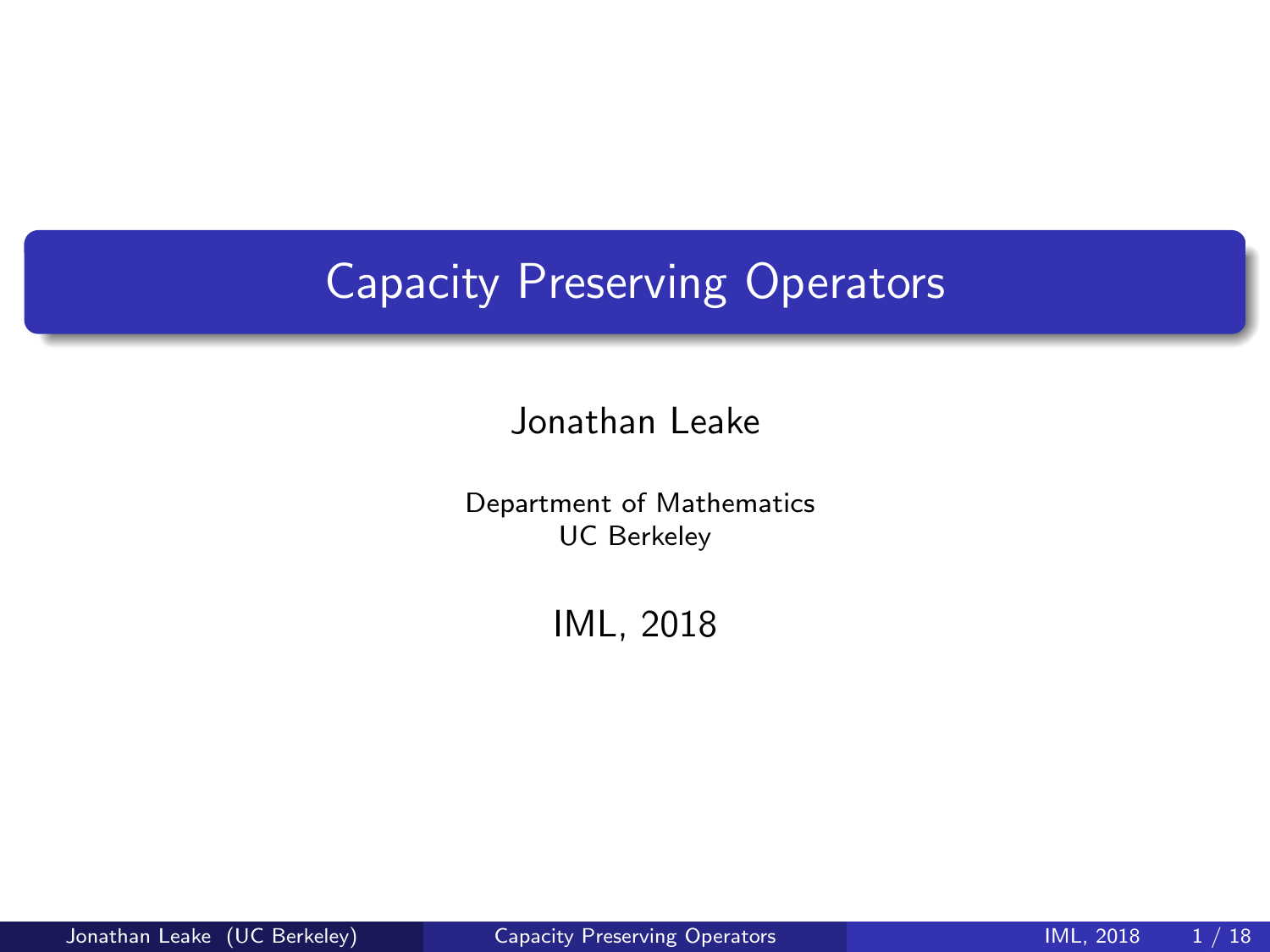#### Definition

For  $p \in \mathbb{R}[x] \equiv \mathbb{R}[x_1, ..., x_n]$ , we say p is real stable whenever  $p(x) \neq 0$  for  $x \in \mathcal{H}^n_+.$ 

Main goal: obtain bounds on combinatorial info via real stable polynomials which encode that info.

- Matching polynomial  $-$  matchings of a graph
- Product of linear forms permanent of a matrix

 $objects \rightarrow multivariate polynomials \rightarrow apply operators \rightarrow information$ 

Can we use and/or emulate the Borcea-Brändén characterization to transfer quantitative information about coefficients/evaluations?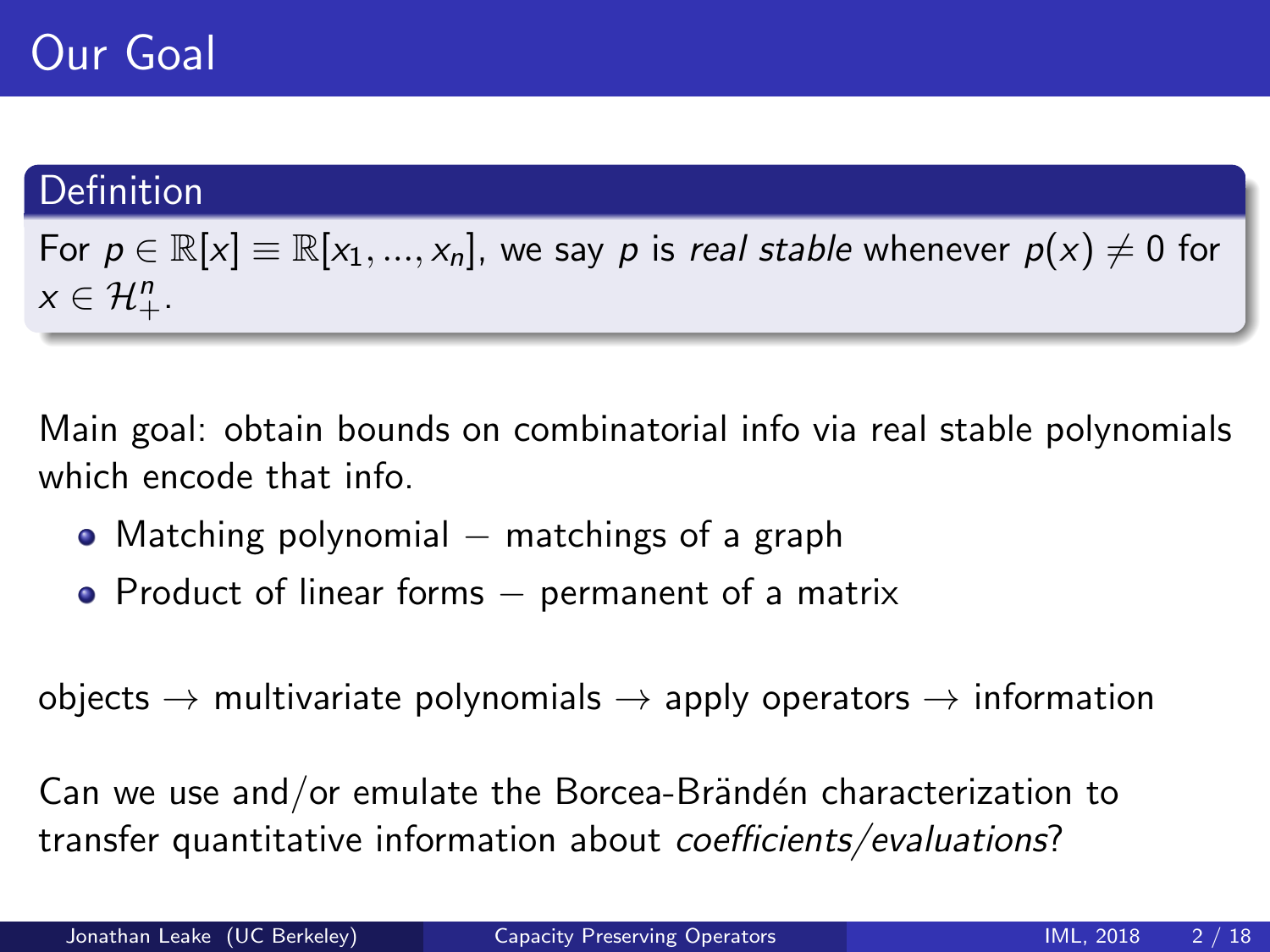(BB) Multivariate matching polynomial  $=\mathsf{MAP}(\prod_{(i,j) \in E} (1-x_i x_j))$ 

- $(1 x_i x_i)$  is real stable, products are real stable.
- $\bullet$  MAP = "Multi-Affine Part" preserves real-stability.
- Plug in x for all variables  $\rightarrow$  univariate matching poly is real-rooted.
- What about bounds on coefficients?

(Gurvits) Doubly stochastic matrix  $M \to \prod_{r \in \text{rows}} r \cdot x$ 

- $\rho_M(\mathsf{x}) := \prod_i \sum_j m_{ij} \mathsf{x}_j$  is real stable.
- (coefficient of  $x_1x_2\cdots x_n$ ) =  $\partial_{x_1}\cdots\partial_{x_n}p$  is the permanent of M.
- We can obtain a bound on the permanent by analyzing  $\partial_{\mathsf{x}_k}.$

Both cases: want to obtain bounds on how certain linear operators affect the coefficients of a real stable polynomial.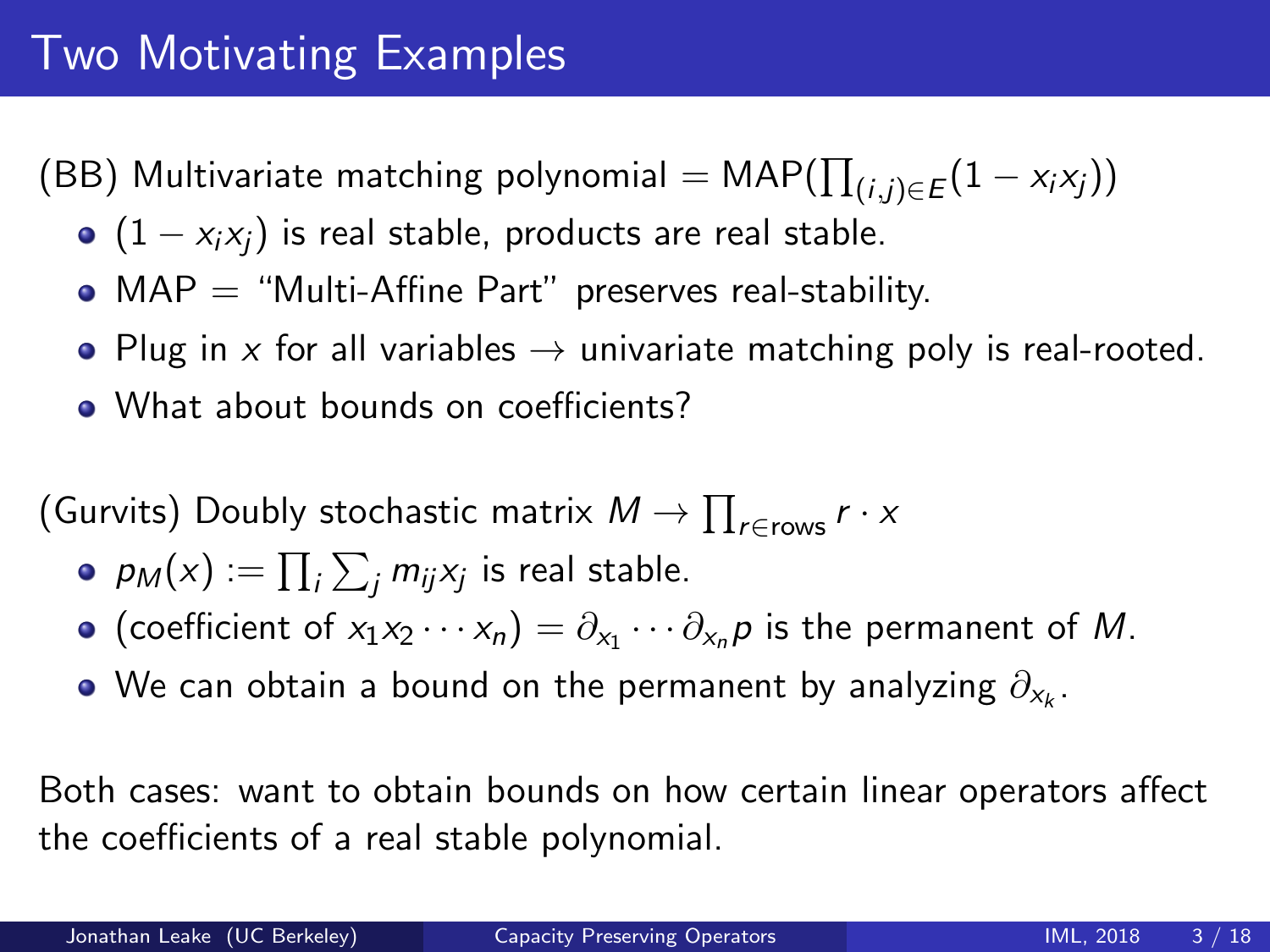## An Explicit Example: Schrijver's Inequality

Let G be a d-regular bipartite graph with 2n total vertices.



Bipartite adjacency matrix, M:

|                                               |             | 0              |                                             |
|-----------------------------------------------|-------------|----------------|---------------------------------------------|
| $\begin{bmatrix} 1 \ 1 \ 0 \ 1 \end{bmatrix}$ | 0           | $\overline{1}$ | $\begin{bmatrix} 1 \\ 1 \\ 0 \end{bmatrix}$ |
|                                               | $\mathbf 1$ |                |                                             |
|                                               | 1           | $\overline{1}$ |                                             |

 $#$  perfect matchings  $=$  permanent

 $p_M = (x_1 + x_2 + x_4)(x_1 + x_3 + x_4)(x_2 + x_3 + x_4)(x_1 + x_2 + x_3)$ 

- $\mathsf{pm}(\mathsf{G}) = \mathsf{per}(M) = \partial_{\mathsf{x}_1} \cdots \partial_{\mathsf{x}_n} \mathsf{p}_M$ Schrijver: pm $(G) \geq \left( \frac{(d-1)^{d-1}}{d^{d-2}} \right)$  $\frac{(-1)^{d-1}}{d^{d-2}}$
- $\#$  *k*-edge matchings  $\sim$   $\sum_{S \in \binom{[n]}{\small k}} \partial_\text{x}^S p_\text{M}(1) \geq ?$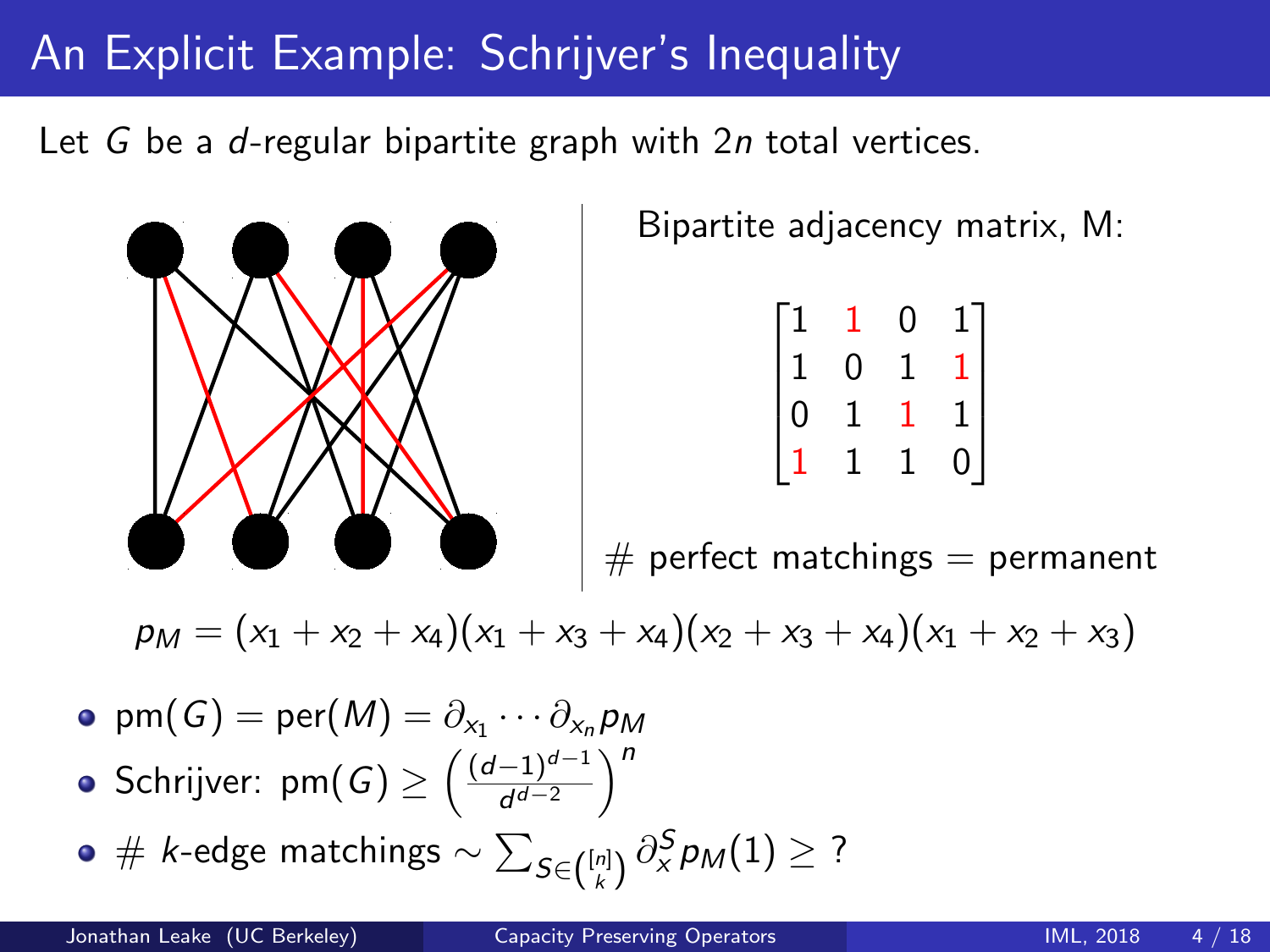# Gurvits' Method

Throughout: x is a vector,  $x > 0$  is element-wise,  $x^{\alpha} := \prod_{k=1}^{n} x_k^{\alpha_k}$ , etc.

Definition (Gurvits)

For 
$$
p \in \mathbb{R}_+[x]
$$
 and  $\alpha \in \mathbb{R}_+^n$ , we define  $\text{Cap}_\alpha(p) := \inf_{x>0} \frac{p(x)}{x^\alpha}$ .

### Theorem (Gurvits)

Let  $p \in \mathbb{R}_+[x] \equiv \mathbb{R}_+[x_1, ..., x_n]$  be n-homogeneous and real stable. Then:

$$
{\sf Cap}_{(1^{n-1})}(\left.\partial_{x_k} p\right|_{x_k=0}) \geq \left(\frac{n-1}{n}\right)^{n-1}{\sf Cap}_{(1^n)}(\rho)
$$

- Gives a simple proof of the van der Waerden lower bound for the permanent of a doubly stochastic matrix (per(M)  $\geq \frac{n!}{n^n}$  $\frac{n!}{n^n}$
- Essentially implies Schrijver's perfect matching inequality
- Can be interpreted as a capacity preservation result for  $\left.\partial_{\mathsf{x}_k}\right|_{\mathsf{x}_k=0}$

Can we generalize this result to other operators?

Jonathan Leake (UC Berkeley) [Capacity Preserving Operators](#page-0-0) IML, 2018 5 / 18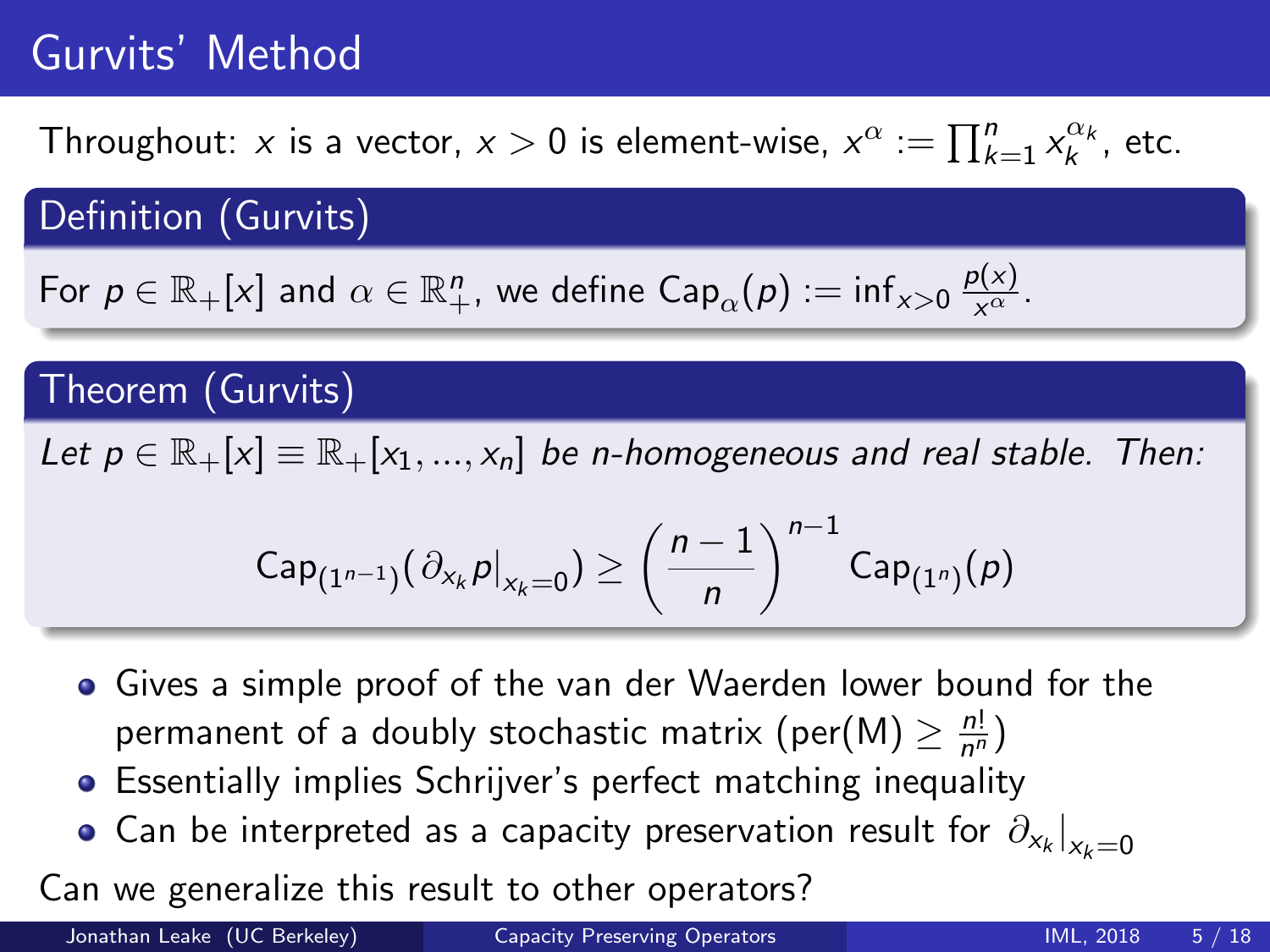$\mathsf{Fix}\,\, p\in\mathbb{R}_+^\lambda[\mathrm{\mathsf{x}}]$  (degree at most  $\lambda_k$  in  $\mathrm{\mathsf{x}}_k$ ) and linear  $\,\mathcal{T}:\mathbb{R}_+^\lambda[\mathrm{\mathsf{x}}]\to\mathbb{R}_+^\gamma[\mathrm{\mathsf{x}}].$ 

$$
{\sf Cap}_\beta({\sf T}[p]) \ge c_{{\sf T},\alpha,\beta,\lambda} \cdot {\sf Cap}_\alpha(p)
$$

What we need to happen:

- **•** Series of linear operators which lead to a desired quantity.
- Capacity of starting polynomial is easy to compute.
- If  $T$  is a functional and  $\beta = \varnothing$ , then  $T[p] = \mathsf{Cap}_\beta(T[p])$ .

Bounds are achieved when  $p$  is real stable and  $T$  preserves real stability: can theoretically lower-bound any quantity which is derivable in this way.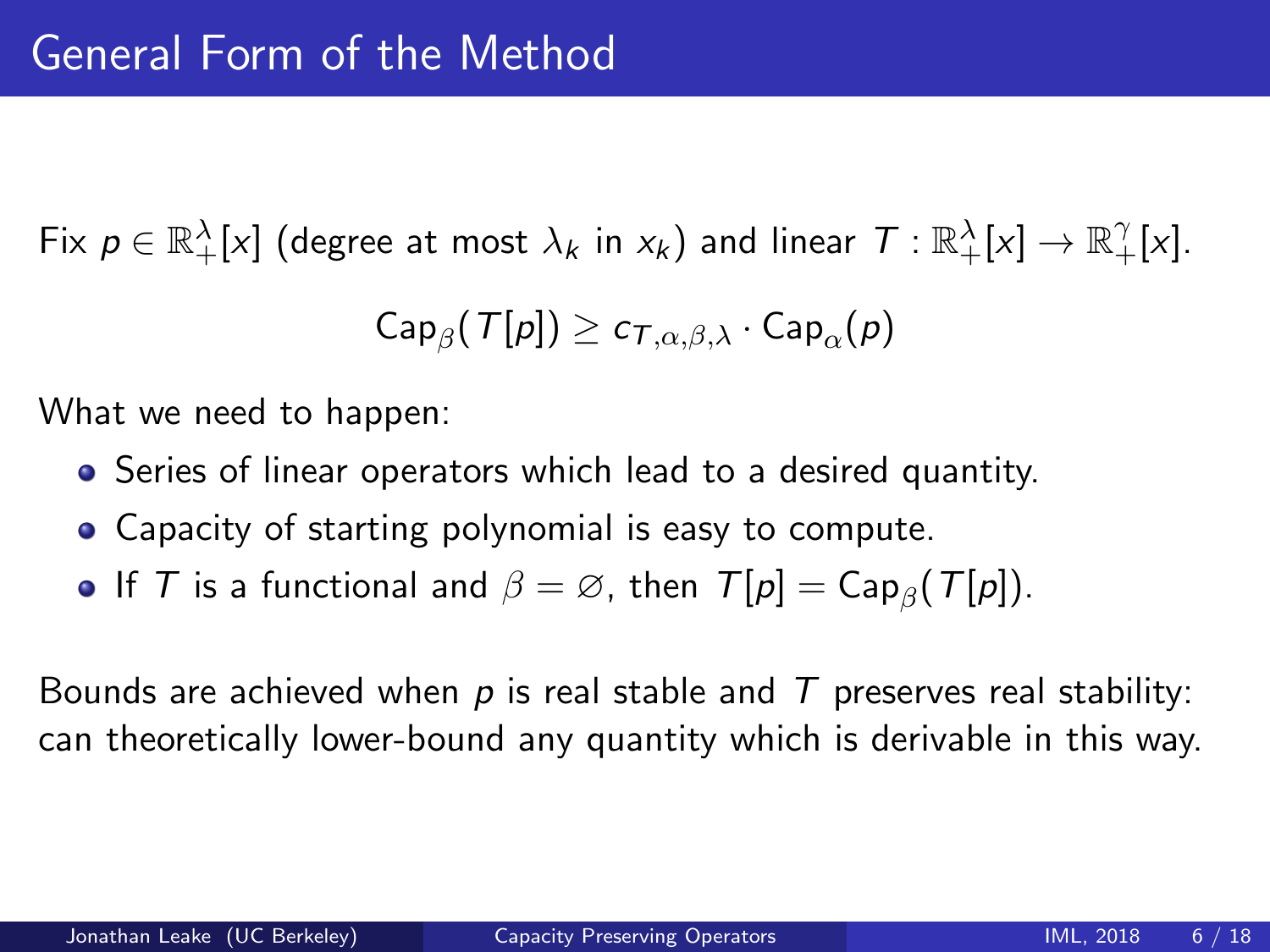## First Idea: Inner Product Bounds

Certain differential operators can be interpreted via (real) inner products.

- E.g.,  $\text{per}(M) = q(\partial_x) p_M(x)|_{x=0}$  for  $q = x_1 \cdots x_n$ .
- Can we obtain/utilize bounds on inner products of polynomials?

#### **Definition**

For 
$$
p, q \in \mathbb{R}^{\lambda}[x]
$$
, define  $\langle p, q \rangle^{\lambda} := \sum_{0 \le \mu \le \lambda} {\lambda \choose \mu}^{-1} p_{\mu} q_{\mu}$ .

Observation: 
$$
\text{per}(M) = \partial_{x_1} \cdots \partial_{x_n} p_M = \langle x_1 \cdots x_n, p_M \rangle^{\lambda} \cdot \prod_k \lambda_k
$$

Why this inner product?

■ Practical – inductive structure leads to the bounds we want

- Useful − amenable to BB-style ideas (similar to apolarity form)
- Natural  $-$  unique  $SO_2^n$ -invariant bilinear form (up to degree)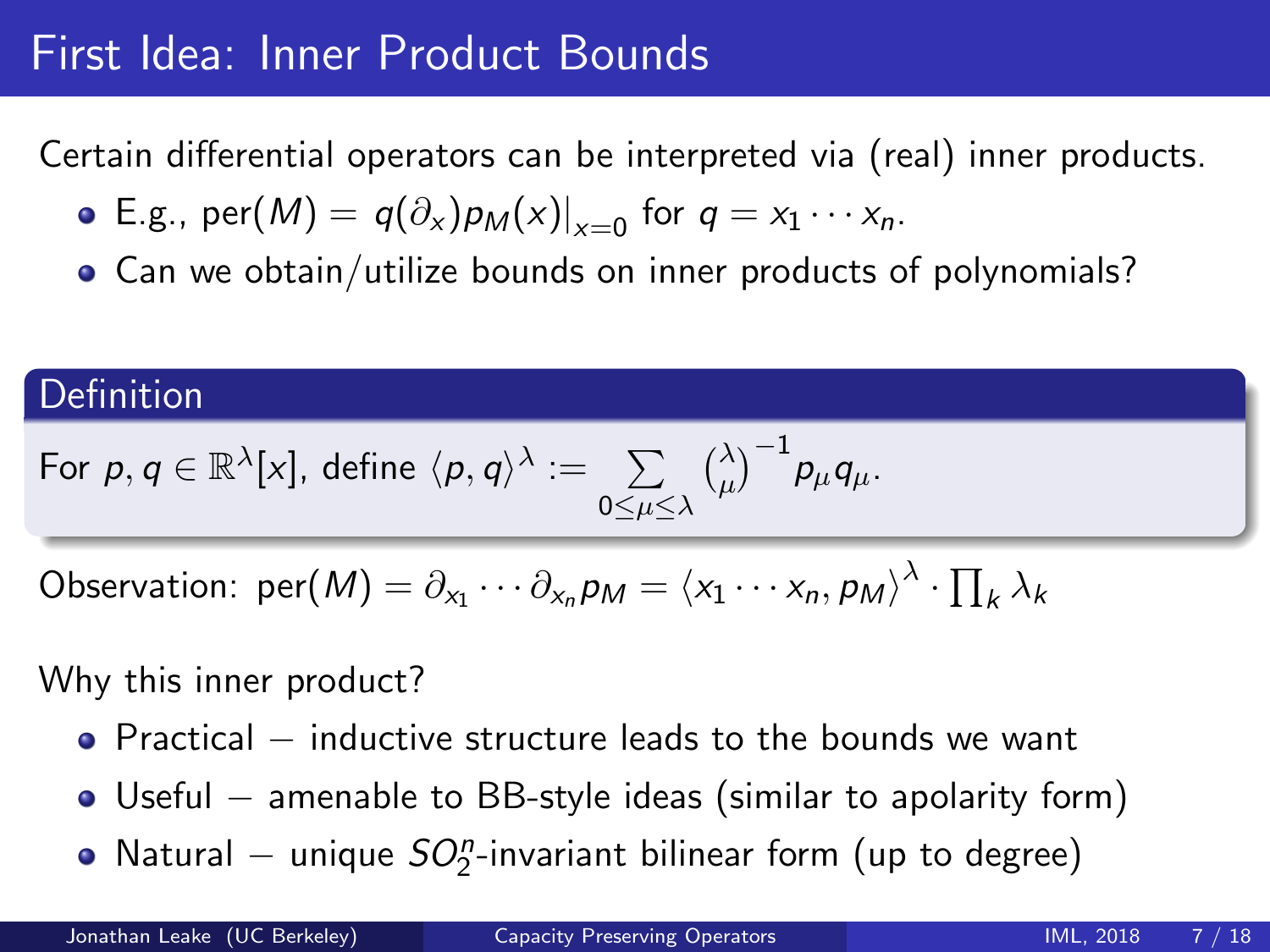## Theorem (Anari-Gharan, 2017)

For real stable multiaffine  $p,q\in\mathbb{R}_+[x]$  and  $\alpha\in\mathbb{R}^n_+$ , we have:

$$
\langle \rho, q \rangle^{(1^n)} \geq \alpha^{\alpha} (1-\alpha)^{1-\alpha} \operatorname{\mathsf{Cap}}_\alpha(\rho) \operatorname{\mathsf{Cap}}_\alpha(q)
$$

Proof: Strongly Rayleigh inequalities.

### Theorem (Anari-Gharan, 2017)

For real stable  $p, q \in \mathbb{R}_+ [x]$  and  $\alpha \in \mathbb{R}_+^n$ , we have:

$$
q(\partial_x)p(x)|_{x=0}\geq \mathrm{e}^{-\alpha}\alpha^\alpha\,\mathsf{Cap}_\alpha(p)\,\mathsf{Cap}_\alpha(q)
$$

Already:  $\mathsf{per}(M) \geq e^{-(1^n)} (1^n)^{(1^n)}$  Ca $\mathsf{p}_{(1^n)}(\rho_M) = e^{-n}$  Ca $\mathsf{p}_{(1^n)}(\rho_M)$ 

### Lemma (Gurvits)

If M is doubly stochastic, then  $\mathsf{Cap}_{(1^n)}(\rho_M)=1.$ 

Jonathan Leake (UC Berkeley) [Capacity Preserving Operators](#page-0-0) IML, 2018 8 / 18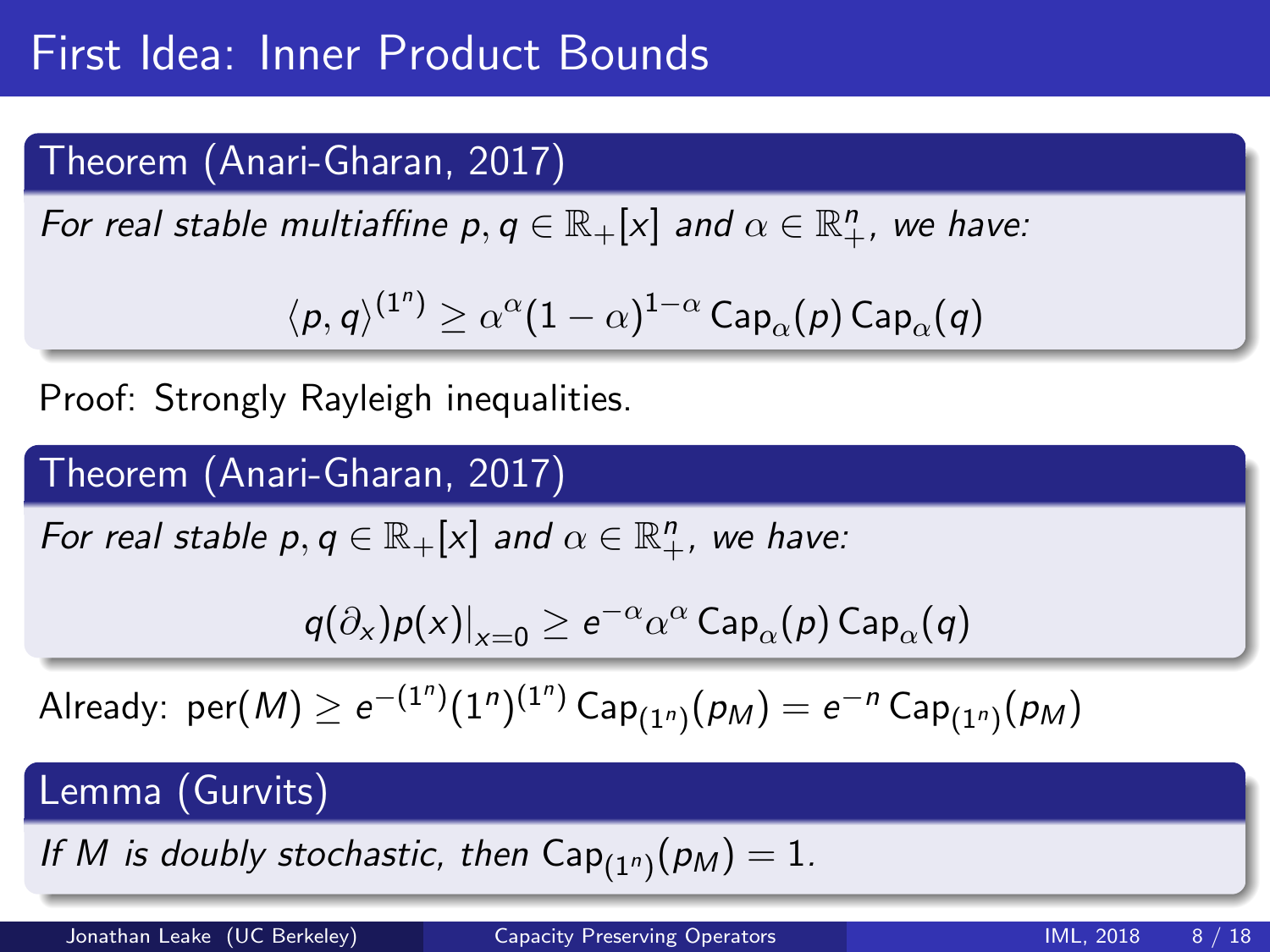## First Idea: Inner Product Bounds

Can we do better if we know the degree of the polynomial?

#### Theorem

For real stable  $p,q\in\mathbb{R}_+^\lambda[\mathrm{x}]$  and  $\alpha\in\mathbb{R}_+^n$ , we have:

$$
\langle p, q \rangle^{\lambda} \geq \frac{\alpha^{\alpha} (\lambda - \alpha)^{\lambda - \alpha}}{\lambda^{\lambda}} \, \mathsf{Cap}_{\alpha}(p) \, \mathsf{Cap}_{\alpha}(q)
$$

Proof: Capacity and  $\langle \cdot, \cdot \rangle$  play nice with polarization; follows from the prior multiaffine result.

So: 
$$
\text{per}(M) = \langle x_1 \cdots x_n, p_M \rangle^{\lambda} \cdot \prod_k \lambda_k \ge \left(\frac{\lambda - 1}{\lambda}\right)^{\lambda - 1} \text{Cap}_{(1^n)}(p_M)
$$

Limits to the  $e^{-n}$  bound as  $\lambda \to \infty$ .

- Looks similar to Gurvits' theorem, but not quite as strong/general.
- Easy to achieve Schrijver's inequality as a corollary.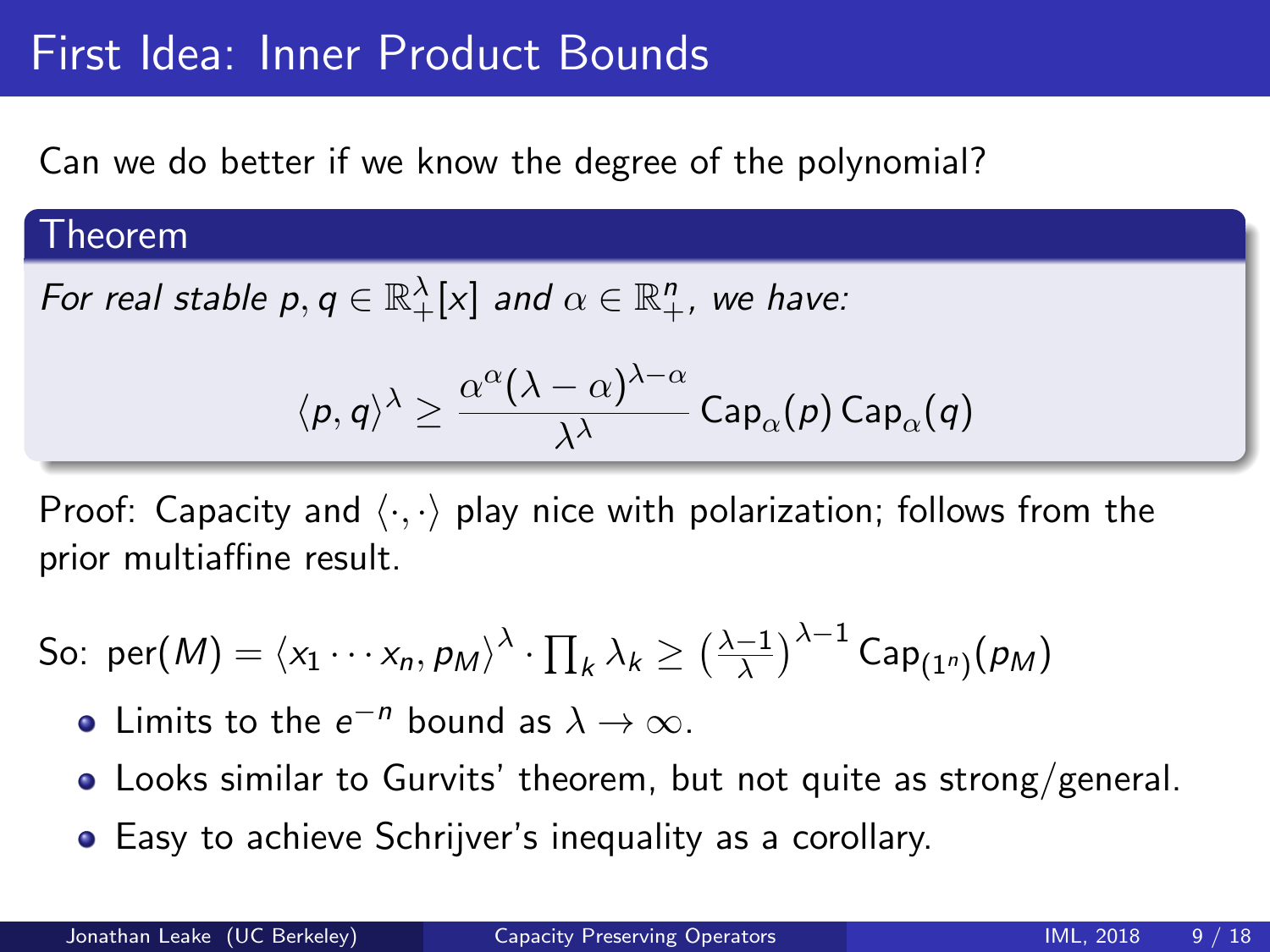# Proof of Schrijver's Inequality

G is a d-regular bipartite graph on 2n vertices, with incidence matrix  $M$ .



$$
p_M = (x_1 + x_2 + x_4)(x_1 + x_3 + x_4)(x_2 + x_3 + x_4)(x_1 + x_2 + x_3)
$$

Recall: pm $(G) = \textsf{per}(M) \geq \left(\frac{\lambda-1}{\lambda}\right)$  $\frac{-1}{\lambda}\big)^{\lambda-1}$  Cap $_{(1^n)}(p_M)$ 

- *d*-regularity implies  $\frac{1}{d}M$  is doubly stochastic
- Lemma implies  $\mathsf{Cap}_{(1^n)}(\rho_M) = d^n \cdot \mathsf{Cap}_{(1^n)}(\rho_{\frac{1}{d}M}) = d^n$
- d-regularity implies  $p_M$  is of degree  $\lambda = (d, d, ..., d)$

$$
\bullet \ \left(\frac{\lambda - 1}{\lambda}\right)^{\lambda - 1} = \prod_{k = 1}^{n} \left(\frac{d - 1}{d}\right)^{d - 1} = \left(\frac{d - 1}{d}\right)^{n(d - 1)}
$$

Therefore:  $\text{pm}(G) \geq \left(\frac{d-1}{d}\right)$  $\left(\frac{d-1}{d}\right)^{n(d-1)}\cdot d^n=\left(\frac{(d-1)^{d-1}}{d^{d-2}}\right)$  $\frac{(-1)^{d-1}}{d^{d-2}}$  1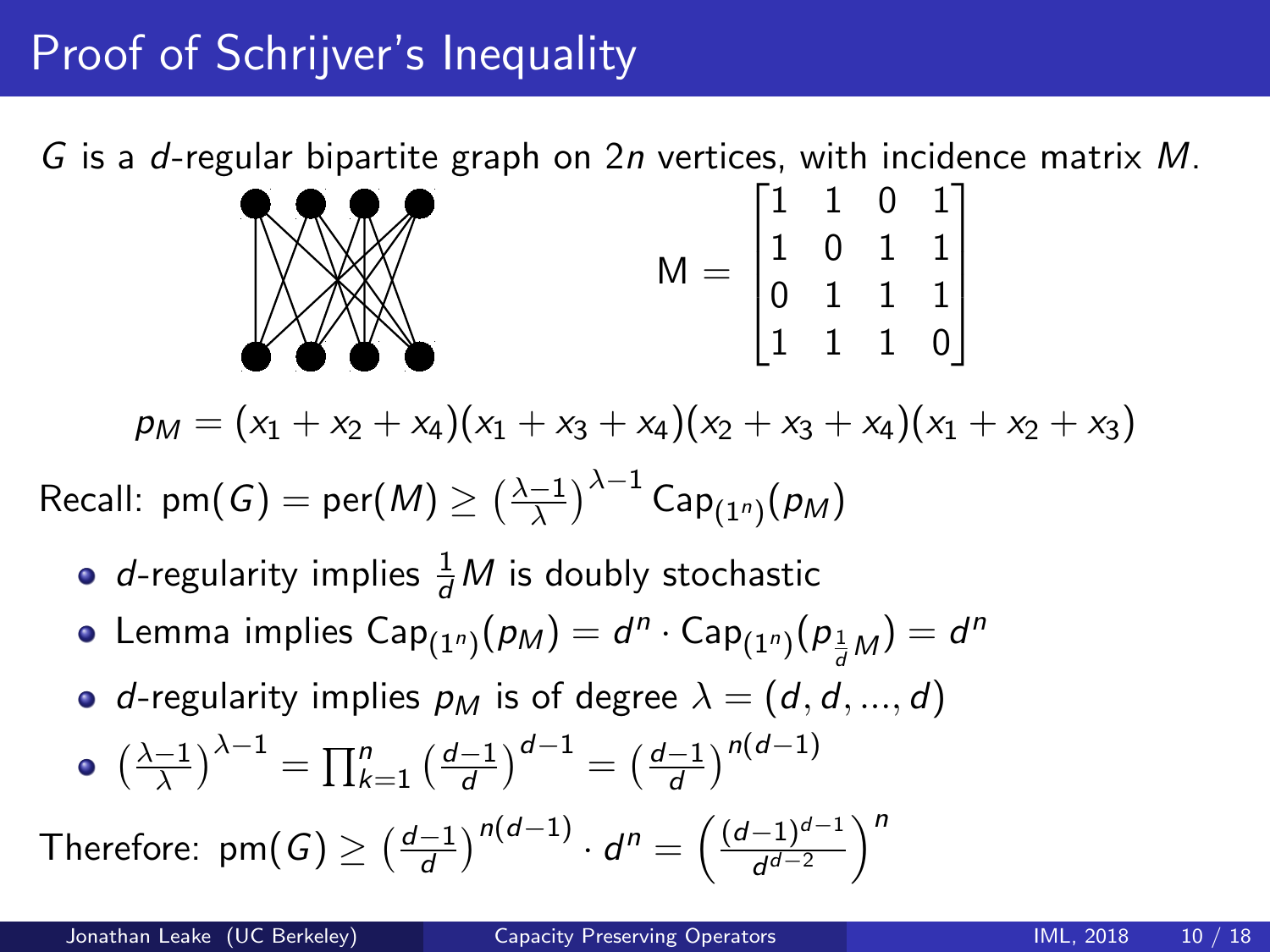What about non-bipartite G? Via the matching polynomial?

Unfortunate problem: matching polynomial does not have non-negative coefficients, and this is essentially unavoidable for non-bipartite G.

What about counting k-matchings for bipartite G?

### Theorem (Csikvári, 2014)

Let G be a d-regular bipartite graph with 2n vertices. Then:

$$
\mu_k(G) \geq {n \choose k} d^k \left( \frac{nd-k}{nd} \right)^{nd-k} \left( \frac{n}{n-k} \right)^{n-k}
$$

- Reduces to Schrijver's inequality for  $k = n$  (here  $0^0 = 1$ ).
- Implies Friedland's lower matching conjecture.
- $\bullet$  Actually able to bound *k*-matchings for biregular bipartite graphs.
- Can prove these bounds using capacity-preservers.

Jonathan Leake (UC Berkeley) [Capacity Preserving Operators](#page-0-0) Communication Capacity Preserving Operators International Communication of the UNL, 2018 11 / 18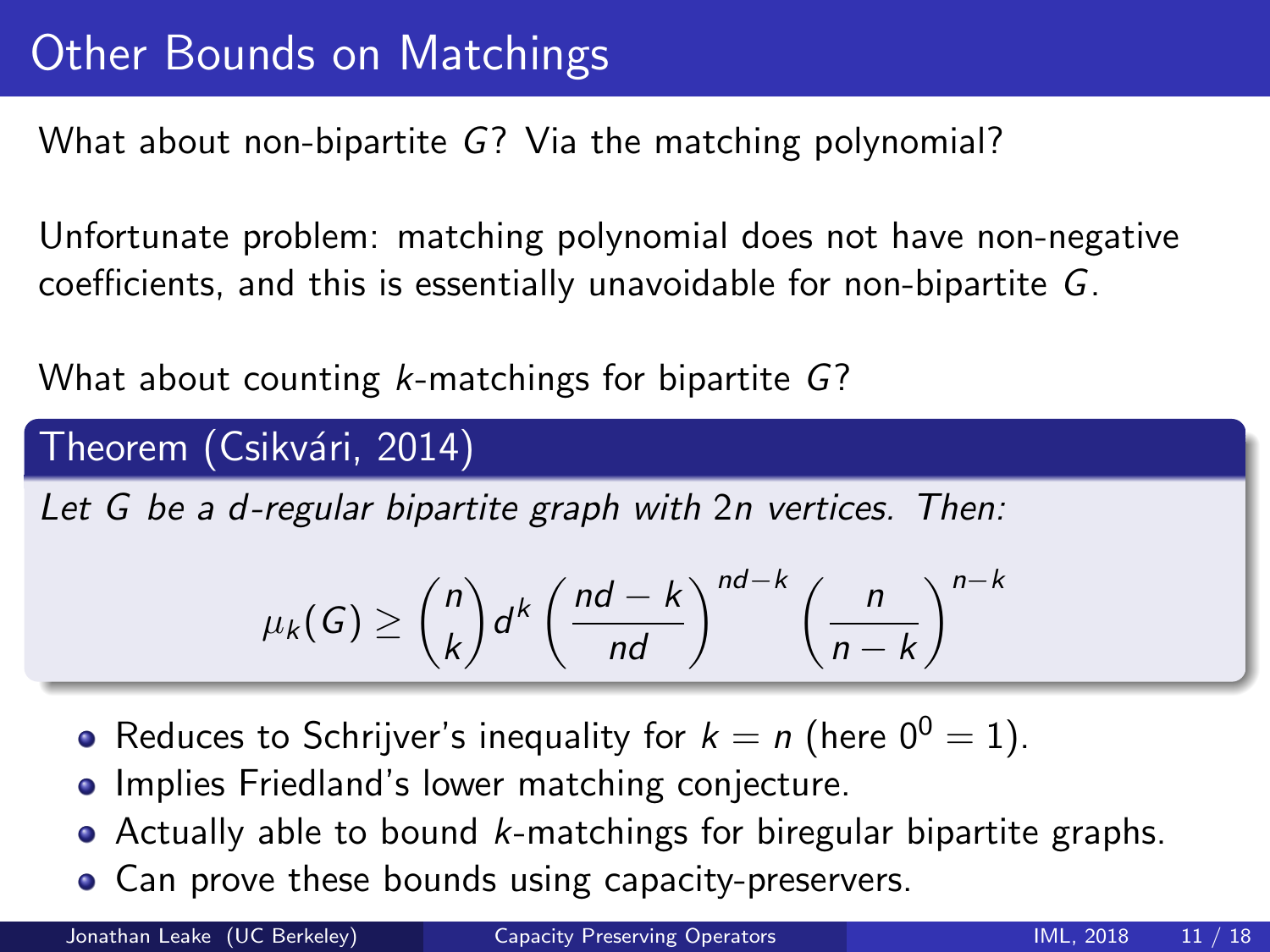# The Symbol for Capacity

BB: stability properties shared between operator and its symbol.

Recall:  $\langle p,q\rangle^\lambda = \sum_{\mu\leq \lambda} {\lambda\choose \mu}$  $\bigl( \lambda_\mu \bigr)^{-1}$ p $_\mu$ q $_\mu$ 

#### Definition

Given linear  $\mathcal{T}:\mathbb{R}^\lambda[\chi]\to\mathbb{R}^\gamma[\chi]$ , we define  $\mathsf{Symb}(\mathcal{T})\in\mathbb{R}^{(\lambda,\gamma)}[z,x]$  via:

$$
\mathcal{T}[p](x) = \langle \mathsf{Symb}(\mathcal{T})(z,x), p(z) \rangle^{\lambda}
$$

#### Lemma

For a given linear operator  $T: \mathbb{R}^{\lambda}[x] \to \mathbb{R}^{\gamma}[x]$ , we have:

$$
\text{Symb}(\mathcal{T})(z,x) = \mathcal{T}\left[(1+xz)^{\lambda}\right] = \sum_{\mu \leq \lambda} {\lambda \choose \mu} z^{\mu} \mathcal{T}(x^{\mu})
$$

Is there a similar operator-symbol correspondence for capacity?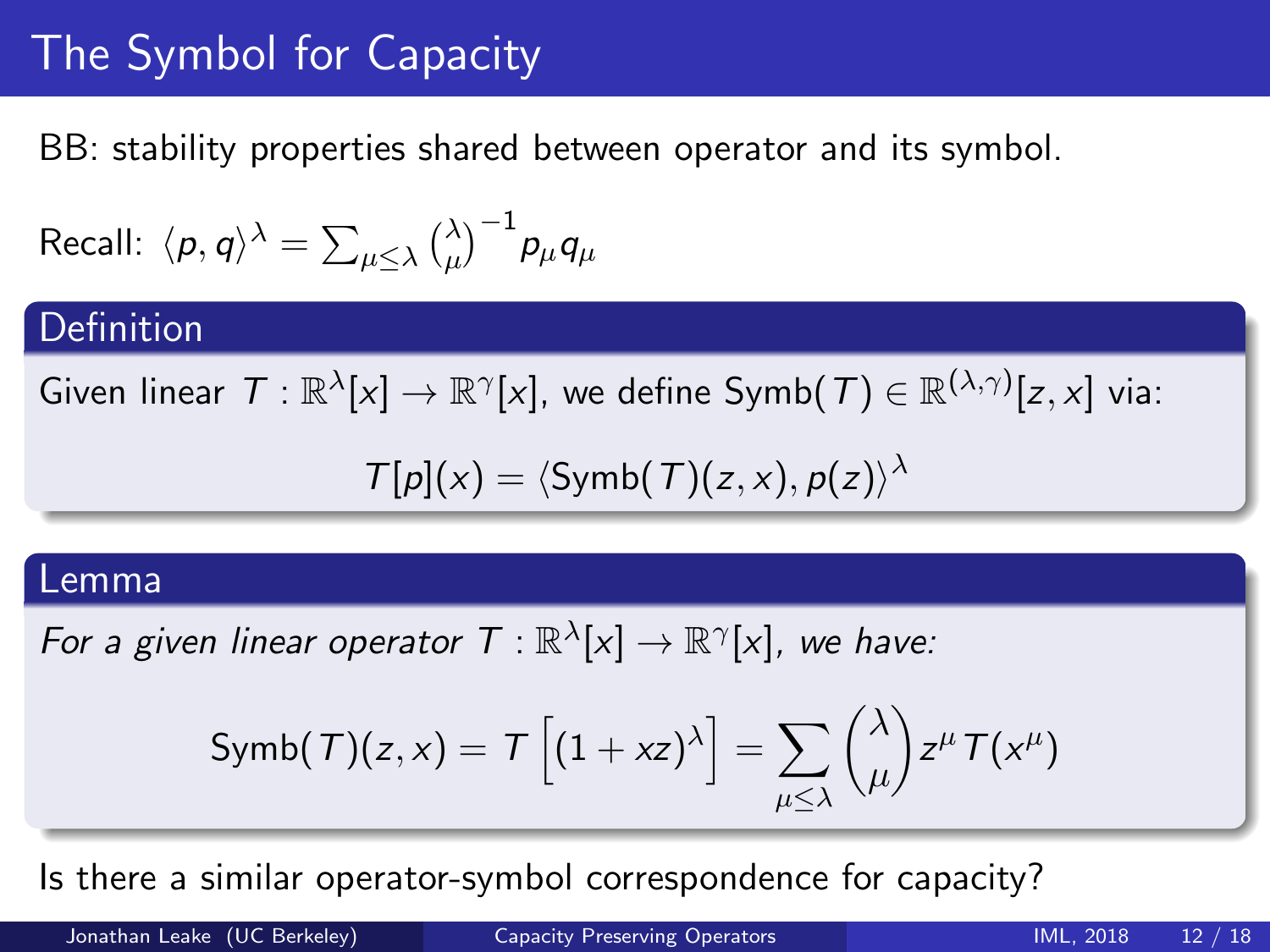## From Inner Products to Operators

#### Theorem

For real stable  $p,q\in\mathbb{R}_+^\lambda[\mathrm{x}]$  and  $\alpha\in\mathbb{R}_+^n$ , we have:

$$
\langle p, q \rangle^{\lambda} \geq \frac{\alpha^{\alpha}(\lambda - \alpha)^{\lambda - \alpha}}{\lambda^{\lambda}} \, \mathsf{Cap}_{\alpha}(p) \, \mathsf{Cap}_{\alpha}(q)
$$

For T and p with desired properties, and fixed  $x > 0$ :

$$
T[p](x) = \langle \operatorname{Symb}(\mathcal{T})(z, x), p(z) \rangle^{\lambda}
$$
  
 
$$
\geq \frac{\alpha^{\alpha}(\lambda - \alpha)^{\lambda - \alpha}}{\lambda^{\lambda}} \operatorname{Cap}_{\alpha}(p) \operatorname{Cap}_{\alpha}(\operatorname{Symb}(\mathcal{T})(\cdot, x))
$$

Divide by  $x^\beta$  and take inf $_{x>0}$  on both sides (recall Cap $_\beta(p):=\mathsf{inf}_{x>0}\frac{p(x)}{x^\beta}$  $\frac{\partial(x)}{\partial x}$ ):

$$
{\sf Cap}_\beta(\,T[p]) \geq \frac{\alpha^\alpha (\lambda-\alpha)^{\lambda-\alpha}}{\lambda^\lambda}\, {\sf Cap}_\alpha(\rho)\, {\sf Cap}_{(\alpha,\beta)}({\sf Symb}(\,\mathcal{T}))
$$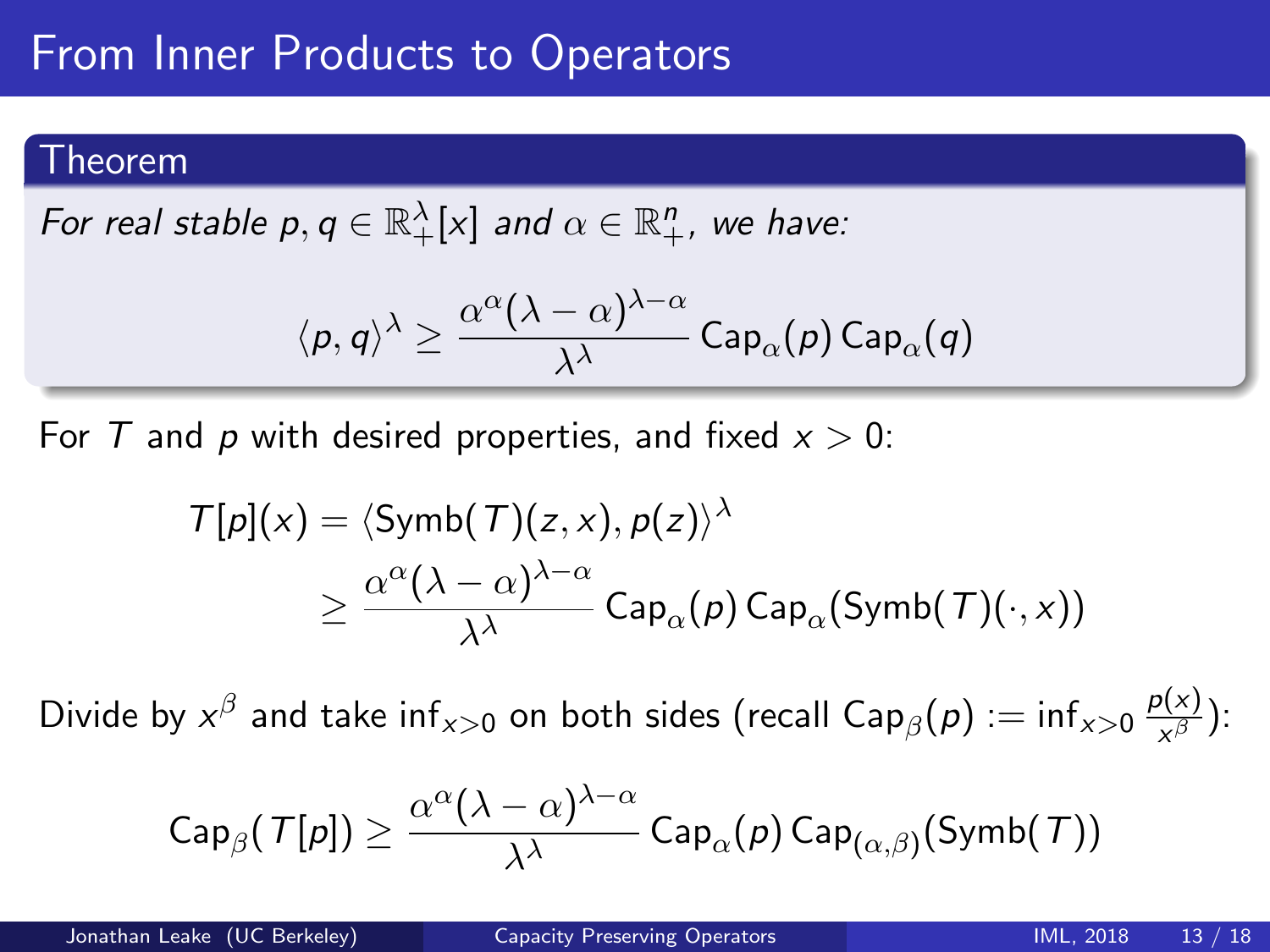#### Theorem

Let  $\mathcal{T}:\mathbb{R}^{\lambda}_+[x]\to\mathbb{R}^{\gamma}_+[x]$  be such that  $\mathsf{Symb}(\mathcal{T})(z,x)\in\mathbb{R}^{(\lambda,\gamma)}_+[z,x]$  is real stable in z for every  $x>0.$  For any real stable  $p\in\R^{\lambda}_+[x]$ :

$$
{\sf Cap}_\beta(\,T[\rho]\,) \geq \left[\frac{\alpha^\alpha (\lambda-\alpha)^{\lambda-\alpha}}{\lambda^\lambda}\, {\sf Cap}_{(\alpha,\beta)}({\sf Symb}(\,\mathcal{T}))\right] {\sf Cap}_\alpha(\rho)
$$

Moreover, this bound is tight for any fixed  $\alpha$ ,  $\beta$ , and T.

Tightness is demonstrated by considering  $p(x) = (xy+1)^\lambda$  for fixed  $y > 0.$ 

#### **Corollary**

The above theorem holds for any operator preserving real stability and non-negative coefficients, which has image of dimension greater than 2.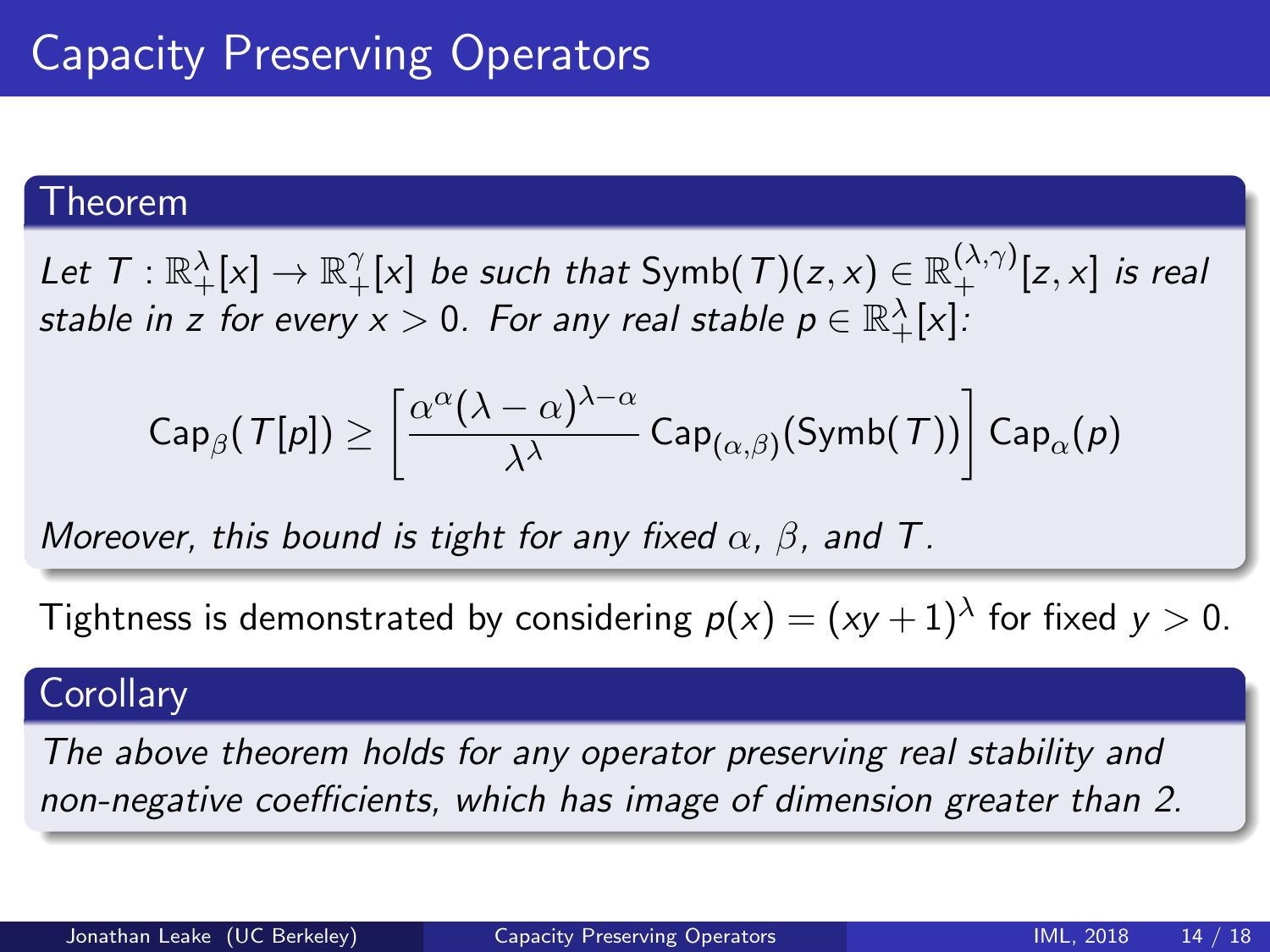### Theorem (Gurvits)

Let  $p \in \mathbb{R}_+[x] \equiv \mathbb{R}_+[x_1, ..., x_n]$  be n-homogeneous and real stable. Then:

$$
Cap_{(1^{n-1})}(\partial_{x_k}p|_{x_k=0}) \ge \left(\frac{n-1}{n}\right)^{n-1}Cap_{(1^n)}(p)
$$

Recall: 
$$
\text{Cap}_{\beta}(\mathcal{T}(p)) \ge \left[ \frac{\alpha^{\alpha}(\lambda-\alpha)^{\lambda-\alpha}}{\lambda^{\lambda}} \text{Cap}_{(\alpha,\beta)}(\text{Symb}(\mathcal{T})) \right] \text{Cap}_{\alpha}(p)
$$
  
\n•  $\lambda = (n, ..., n), \alpha = (1^n), \beta = (1^{n-1}) \rightarrow \frac{\alpha^{\alpha}(\lambda-\alpha)^{\lambda-\alpha}}{\lambda^{\lambda}} = \left( \frac{(n-1)^{n-1}}{n^n} \right)^n$   
\n•  $\text{Symb}(\partial_{x_k}|_{x_k=0}) = \partial_{x_k}(xz+1)^{\lambda}|_{x_k=0} = \lambda_k z_k (xz+1)^{\lambda'}$   
\n•  $\text{Cap}_{(1^n,1^{n-1})}(\lambda_k z_k (xz+1)^{\lambda'}) = n \left( \frac{n^n}{(n-1)^{n-1}} \right)^{n-1}$   
\nTherefore:  $\frac{\alpha^{\alpha}(\lambda-\alpha)^{\lambda-\alpha}}{\lambda^{\lambda}}$   $\text{Cap}_{(\alpha,\beta)}(\text{Symb}(\mathcal{T})) = \left( \frac{n-1}{n} \right)^{n-1}$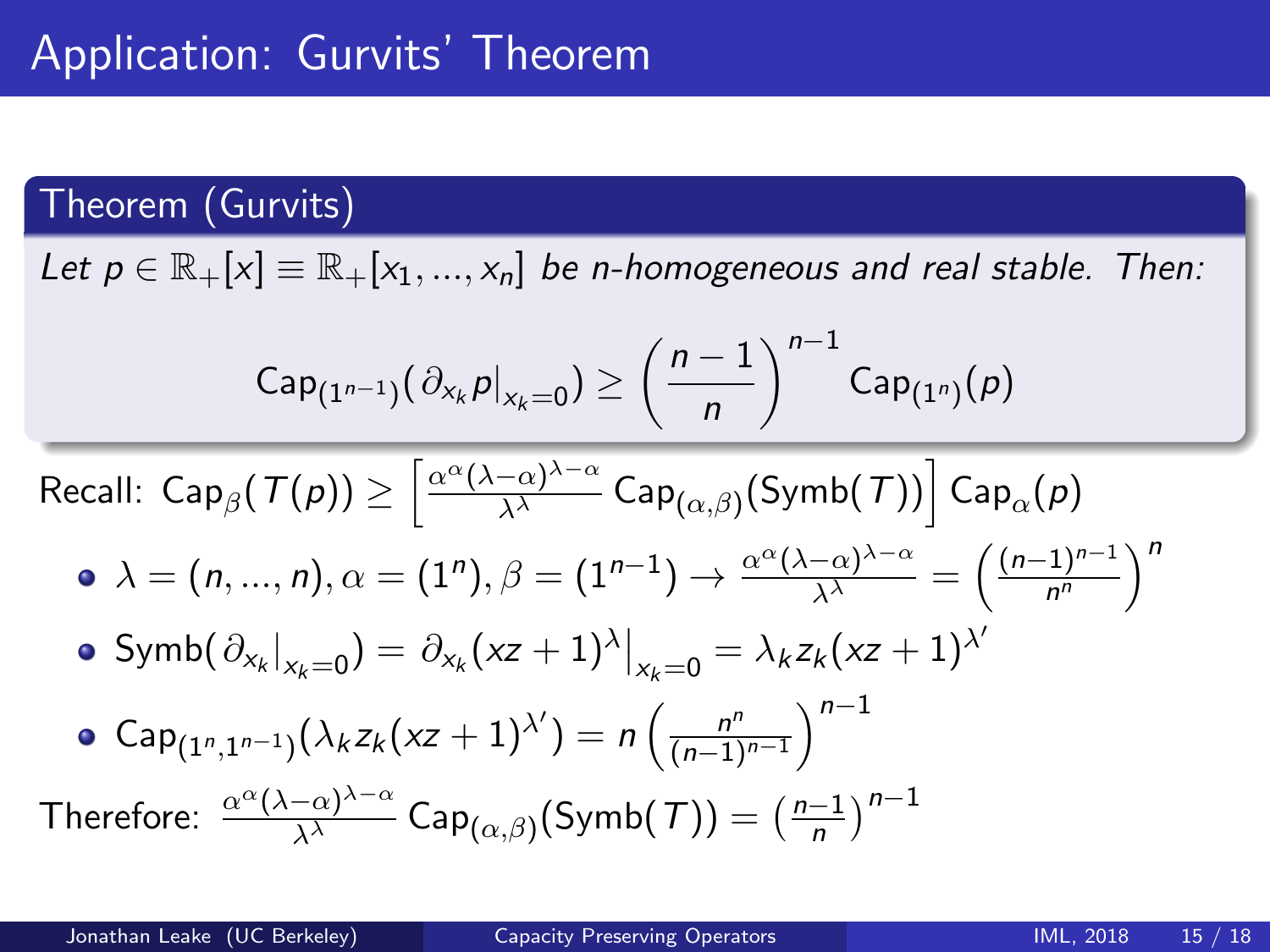### Theorem (Csikvári, 2014)

Let G be a d-regular bipartite graph with 2n vertices. Then:

$$
\mu_k(G) \ge \binom{n}{k} d^k \left(\frac{nd-k}{nd}\right)^{nd-k} \left(\frac{n}{n-k}\right)^{n-k}
$$

Recall: 
$$
\textsf{Recall: } \textsf{Cap}_\beta(\mathcal{T}(p)) \geq \left[ \tfrac{\alpha^\alpha (\lambda - \alpha)^{\lambda - \alpha}}{\lambda^\lambda} \, \textsf{Cap}_{(\alpha, \beta)}(\textsf{Symb}(\mathcal{T})) \right] \textsf{Cap}_\alpha(p)
$$

- M is bipartite adjacency matrix,  $p_M$  is associated product of linears
- d-regularity implies  $\mu_k(G)=d^{k-n}\sum_{S\in\binom{[n]}{k}}\partial_{\chi}^S p_M(1)=:d^{k-n}\mathcal{T}(p_M)$
- d-regularity implies  $\mathsf{Cap}_{(1^n)}(\rho_\mathcal{M})=d^n$
- d-regularity implies  $\lambda = (d, ..., d)$
- $\alpha = (1^n)$  implies  $\frac{\alpha^{\alpha} (\lambda \alpha)^{\lambda \alpha}}{\lambda^{\lambda}} = \frac{(d-1)^{nd-n}}{d^{nd}}$ d nd
- $\beta = \varnothing$  implies Cap $_{\beta}$ ( $\overline{T}(p_M)$ ) =  $\overline{T}(p_M)$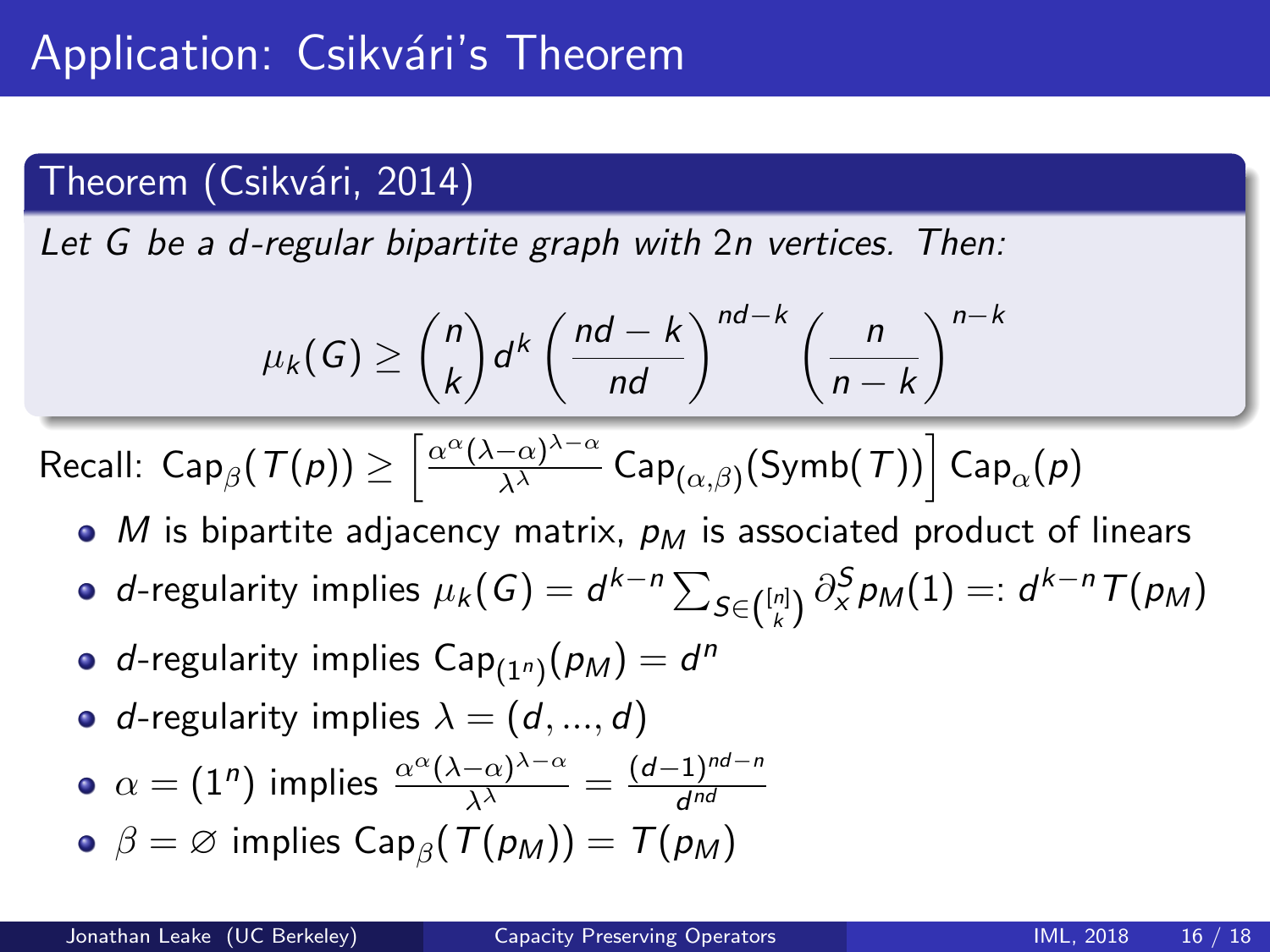## Application: Csikvári's Theorem (continued)

$$
\bullet \text{ Symb}(\mathcal{T}) = \left. \sum_{S \in \binom{[n]}{k}} \partial_x^S (xz+1)^\lambda \right|_{x=1} = \sum_{S \in \binom{[n]}{k}} d^k z^S (z+1)^{\lambda - S}
$$

#### Lemma

If  $p \in \mathbb{R}_+[x] \equiv \mathbb{R}_+[x_1, ..., x_n]$  is symmetric, then:

$$
Cap_{(t,\ldots,t)}(p)=Cap_{nt}(p(x_0,\ldots,x_0))
$$

• Symb $(T)$  is symmetric:

$$
\text{Cap}_{(1^n)}\left[\sum_{S\in\binom{[n]}{k}}d^kz^S(z+1)^{\lambda-S}\right]=\text{Cap}_n\left[\binom{n}{k}d^kz_0^k(z_0+1)^{dn-k}\right]
$$

Easier:  $\mathsf{Cap}_n\left[{n \choose k}d^kz_0^k(z_0+1)^{dn-k}\right] = {n \choose k}$  $\binom{n}{k}$ d<sup>k</sup>  $\frac{(nd-k)^{nd-k}}{(n-k)^{n-k}(nd-n)}$  $(n-k)^{n-k} (nd-n)^{nd-n}$